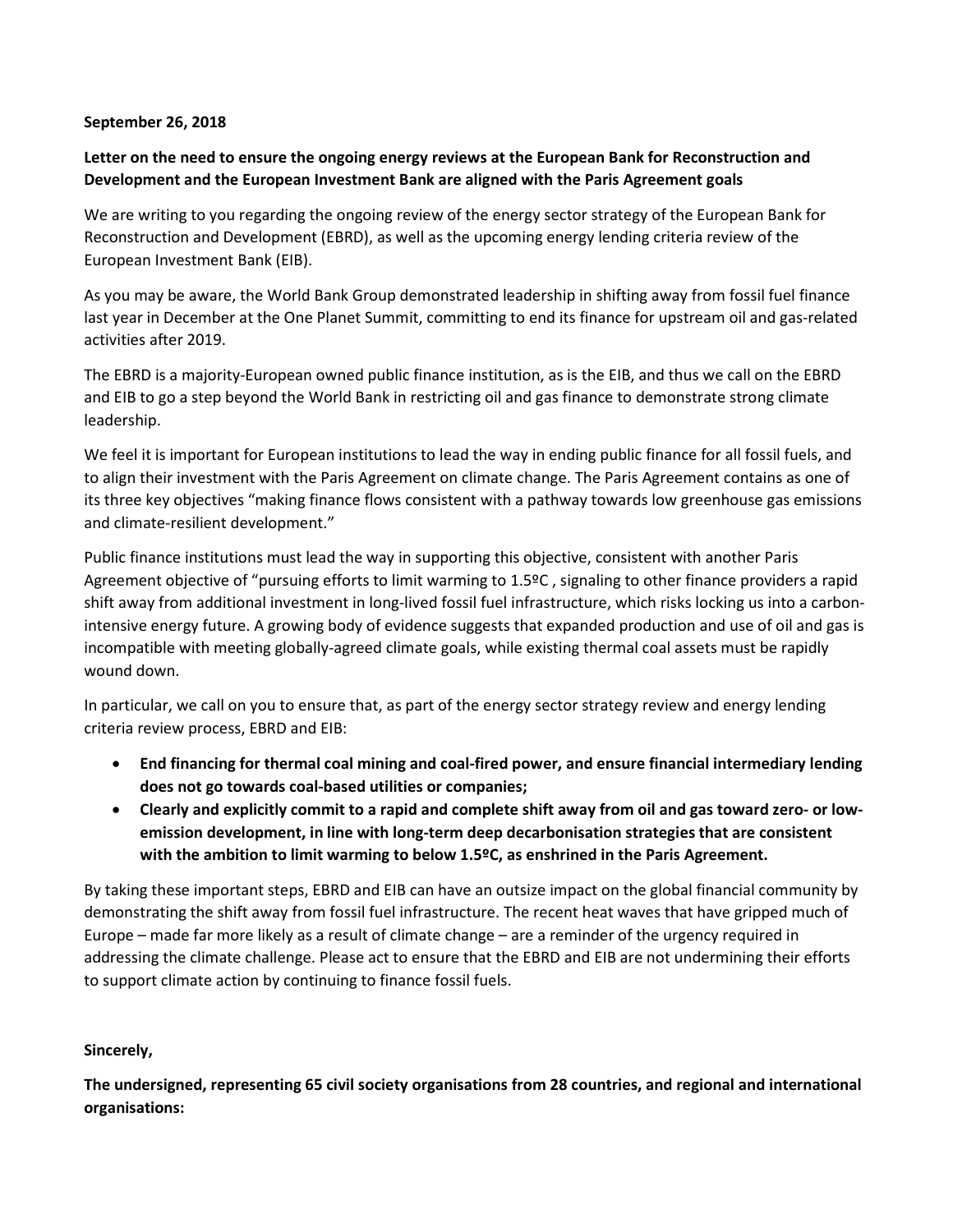Abibiman Foundation – Ghana ACT Alliance EU – Europe Aotearoa Youth Leadership Institute – New Zealand Balkani Wildlife Society – Bulgaria Bank Information Center Europe – Europe

Bretton Woods Project – United Kingdom CEE Bankwatch – Europe Centar za Zivotnu Sredinu / Friends of the Earth Bosnia & Herzegovina – Bosnia & Herzegovina Center for International Environmental Law – United States Christian Aid – International

Clean Air Action Group – Hungary Climate Alliance Switzerland – Switzerland Climate Justice Network Nepal – Nepal Collectif Causse Méjean – Gas de schiste NON! – France Coordination Office of the Bishop's Conference for International Development and Mission – Austria

Counter Balance – Europe E3G – United Kingdom Earth Ethics – United States Eco-Conscience – Tunisia eco-union – Europe

Economic Justice Network Sierra Leone – Sierra Leone EKOenergy – Finland Ekološki pokret Ibar – Serbia Environmental Justice Foundation – United Kingdom Environics Trust – India

Epikaizo Care Initiative – Tanzania Food & Water Europe – Europe Fossil-free.ch Switzerland – Switzerland Friends of the Earth Europe – Europe Fundacja Rozwój Tak – Odkrywki Nie – Poland

Global Catholic Climate Movement – International Global Witness – International Green Home – Montenegro Human Rights Foundation Aotearoa New Zealand – New Zealand International Institute for Sustainable Development – International

JPIC Capuchin Franciscans Order – International Kazdağı Doğal ve Kültürel Varlıkları Koruma Derneği – Turkey Koalicja Klimatyczna – Poland Labour, Health and Human Rights Development Centre – Nigeria Les Amis de la Terre / Friends of the Earth France – France